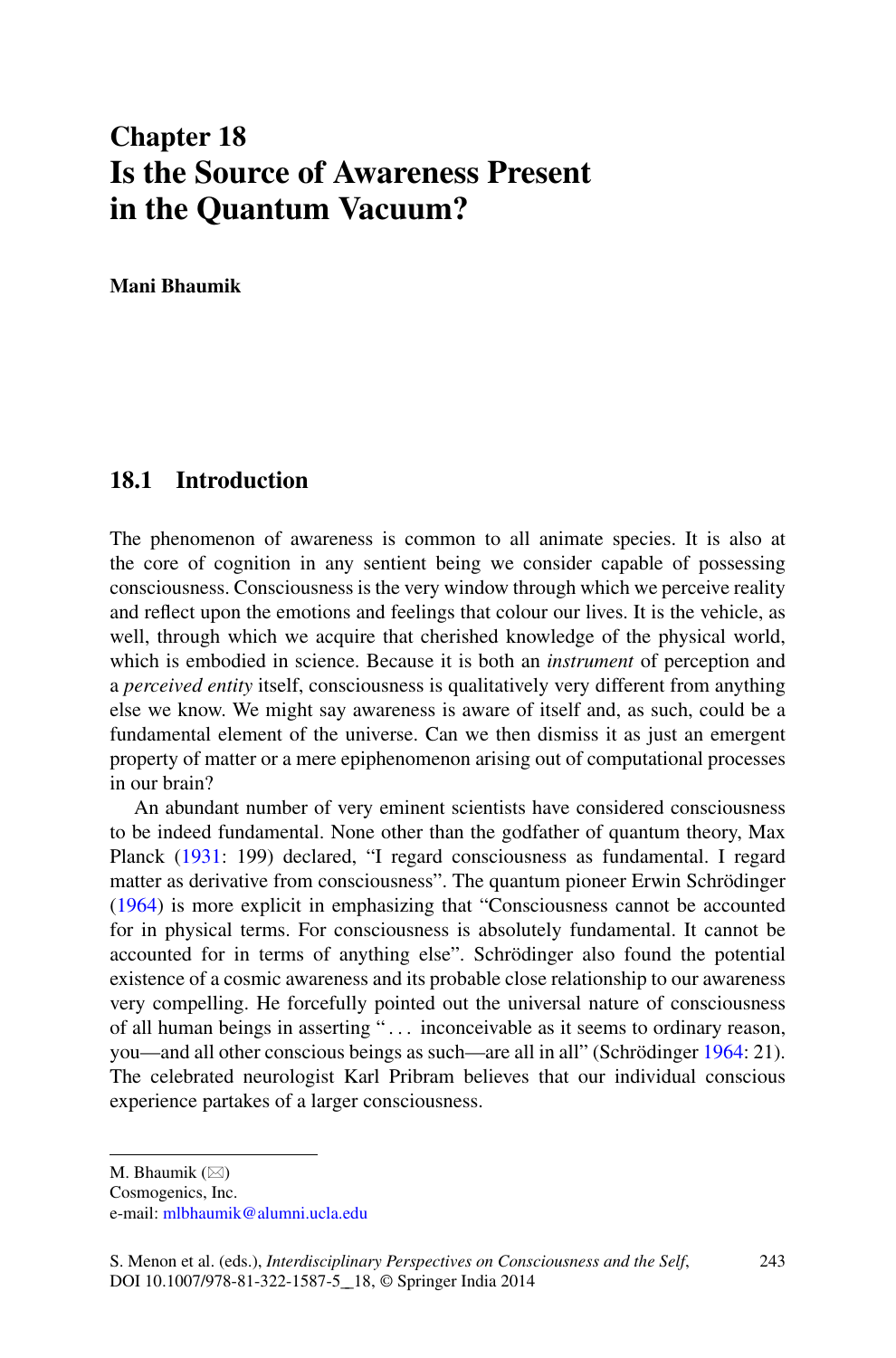The conscious human mind's uncanny ability to understand the laws of nature has presented many legendary scientists with a mystery. Einstein expressed it lucidly when he said, "The most incomprehensible fact about nature is that it is comprehensible". Distinguished mathematician Sir Roger Penrose is bemused by the fact that the universe has developed in obedience to the laws that our consciousness seems designed to grasp. Nobel Laureate Eugene Wigner [\(1960\)](#page-9-2) referred to the double miracle of the existence of the laws of nature and the human mind's capacity to divine them. Scientists have recently warmed up to what is known as the anthropic principle that would provide a means for bridging these two miracles. A corollary of this principle suggests that the conditions were such at the moment of the inception of our universe as to presage the eventual emergence of intelligent beings like ourselves.

At its beginning, the entire universe was much smaller than an atom and, therefore, subject to the laws of quantum physics. Accordingly, our universe could have begun in many possible ways. If the anthropic principle is factored in, the evolution of conscious beings would be a necessary condition for the beginning of our universe. One of the thoughtful scientists of our time, John Wheeler [\(1996\)](#page-9-3), is even more emphatic. Based upon his extensive studies of quantum phenomena, he concluded that "In this sense it is incontrovertible that the observer is a participator in genesis". The eminent physicist Freeman Dyson [\(1979\)](#page-9-4) also finds that "the universe in some sense must have known that we were coming". In other words, the potentiality of consciousness has been present in our universe from the beginning.

In spite of the keen interest and efforts of so many illustrious scientists, the study of the origin and the nature of existence of consciousness is still a scientific work in progress, looking for a breakthrough. Considerable advances have been made recently, particularly through neuroscience, in understanding how consciousness operates in terms of physical activity in the brain. We can see which areas of the brain "light up" when we explore a math problem and which light up when we see a pretty face. These studies tend to regard consciousness to be a result of neural correlates. But the so-called hard problem (Chalmers [1996\)](#page-9-5) of consciousness stems from the fact that we have no clue as to how these physical brain functions give rise to a subjective conscious *experience*.

Physicist Henry Stapp contends that it would be difficult if not impossible "to provide a rational explanation how a physically described brain could produce something so completely unlike itself as a mental event". He insists that "the more rational science based approach to this problem should be based upon the empirically validated quantum mechanical conceptions that naturally incorporates mind, rather than upon the invalidated classical approximation that, as a matter of principle, leaves mind out".

A quality akin to awareness indeed seems natural in quantum phenomena. The legendary double-slit experiment using one electron at a time provides a landmark example. After its passage through a double slit, the electron elects a particular outcome from a range of possibilities when landing on a detector screen. The popular explanation for the appearance of the electron on the screen as a particle is that its wave function decoheres by entanglement with the environment, but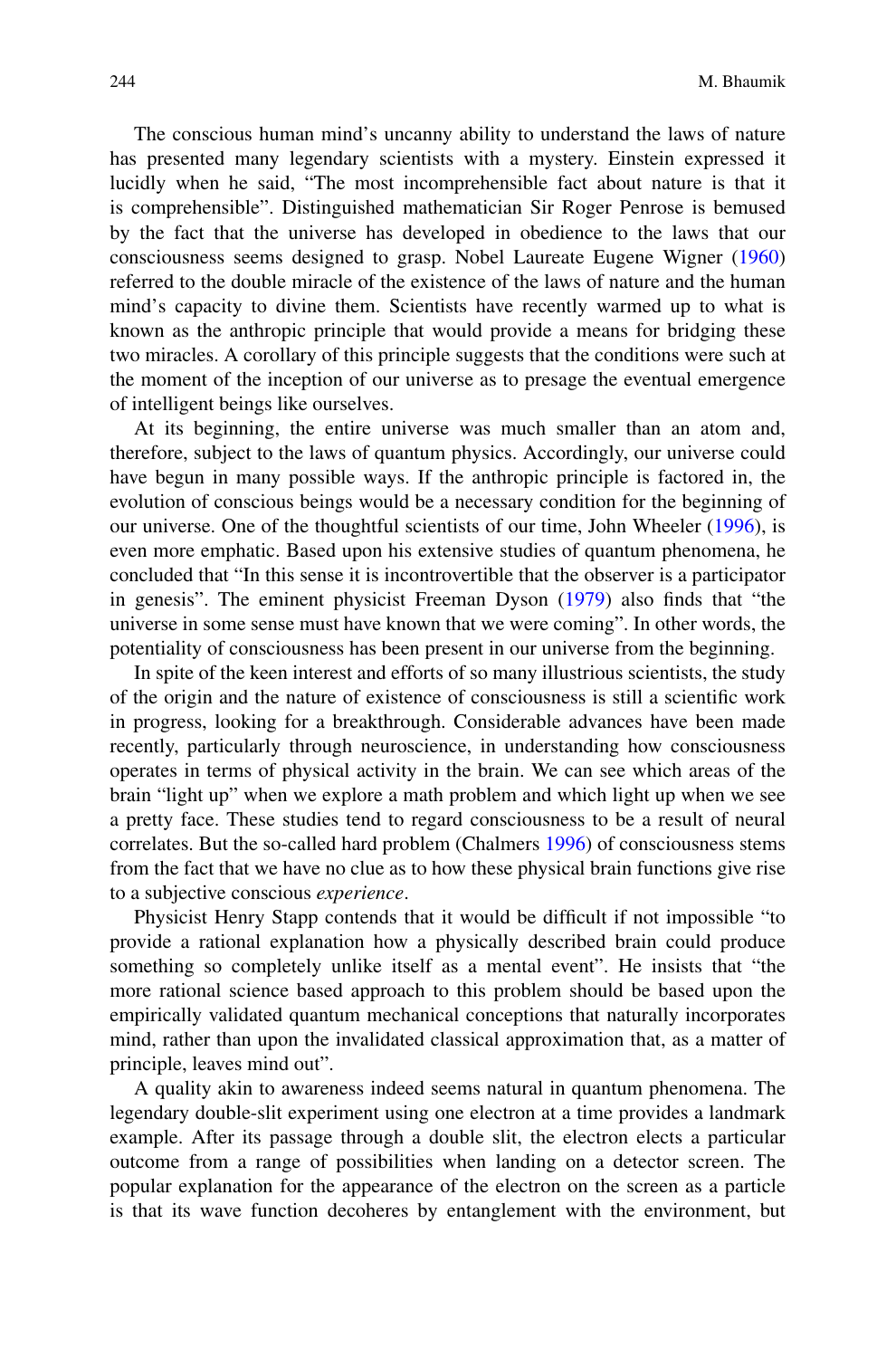this does not tell us why a particular outcome is chosen. Another electron going through the same process can pick out an unpredictable, different outcome. When enough electrons go through the double slit, each one successively picking out its own outcome for landing, a pattern evolves showing the range of possibilities for choice given by Born's rule, as shown in Fig. [18.1.](#page-3-0) Similar experiments have been performed using photons. The final pattern like Fig. [18.1e](#page-3-0) appears whether the photons are shot at the double slit all at once or one at a time randomly. This is a striking demonstration of the reality that the final pattern is independent of time spacing of the quantum particle, which would be incomprehensible in terms of classical physics. It strongly suggests there is an immutable underlying entity that is responsible for the ensuing performance.

Thus, a quantum particle, while emerging from the microscopic dimension to our macroscopic domain, acts more like an active agent than inert matter. It would then appear that mind, as manifested by the capacity to make choices, is to some extent inherent in every quantum particle. David Bohm and Basil Hiley [\(1995:](#page-9-6) 386) articulate this by their assertion, "It is thus implied that in some sense a rudimentary mind-like quality is present even at the level of particle physics, and that as we go to subtler levels, the mind-like quality becomes stronger and more developed". Freeman Dyson also finds it to be consistent with scientific evidence to think that atoms and humans and a "world-soul" may have minds that differ in degree *but not in kind*.

Consequently, while studies of brain functions are very important for understanding how consciousness works in individual beings, it will be instructive to explore the possibility of a primary cosmic awareness that may be the progenitor of consciousness, a source that evokes awareness in our brain utilizing its unique neural structure. A search for such a universal awareness naturally leads to the ultimate source of everything, which is the quantum vacuum and the quantum field theory (QFT) that deals with it.

## **18.2 Nature of Reality Portrayed by Quantum Field Theory**

QFT has uncovered a fundamental nature of reality, which is radically different from our usual perception. Our customary daily world is very palpable and physical. But QFT asserts this is not the primary reality. The fundamental particles involved at the core of our daily physical reality are only secondary. They are excitations of their respective underlying *abstract* quantum fields, which constitute the primary reality. For example, a physical electron is the excitation of the abstract underlying electron quantum field. This holds for all the fundamental particles, be a boson or a fermion. Thus, QFT substantiates the profoundly counterintuitive departure from our normal perception of reality to reveal that the foundation of our tangible physical world is something totally abstract!

How do we know these abstract quantum fields really exist? Since a quantum system has to be disturbed to observe it, we normally look for their evidence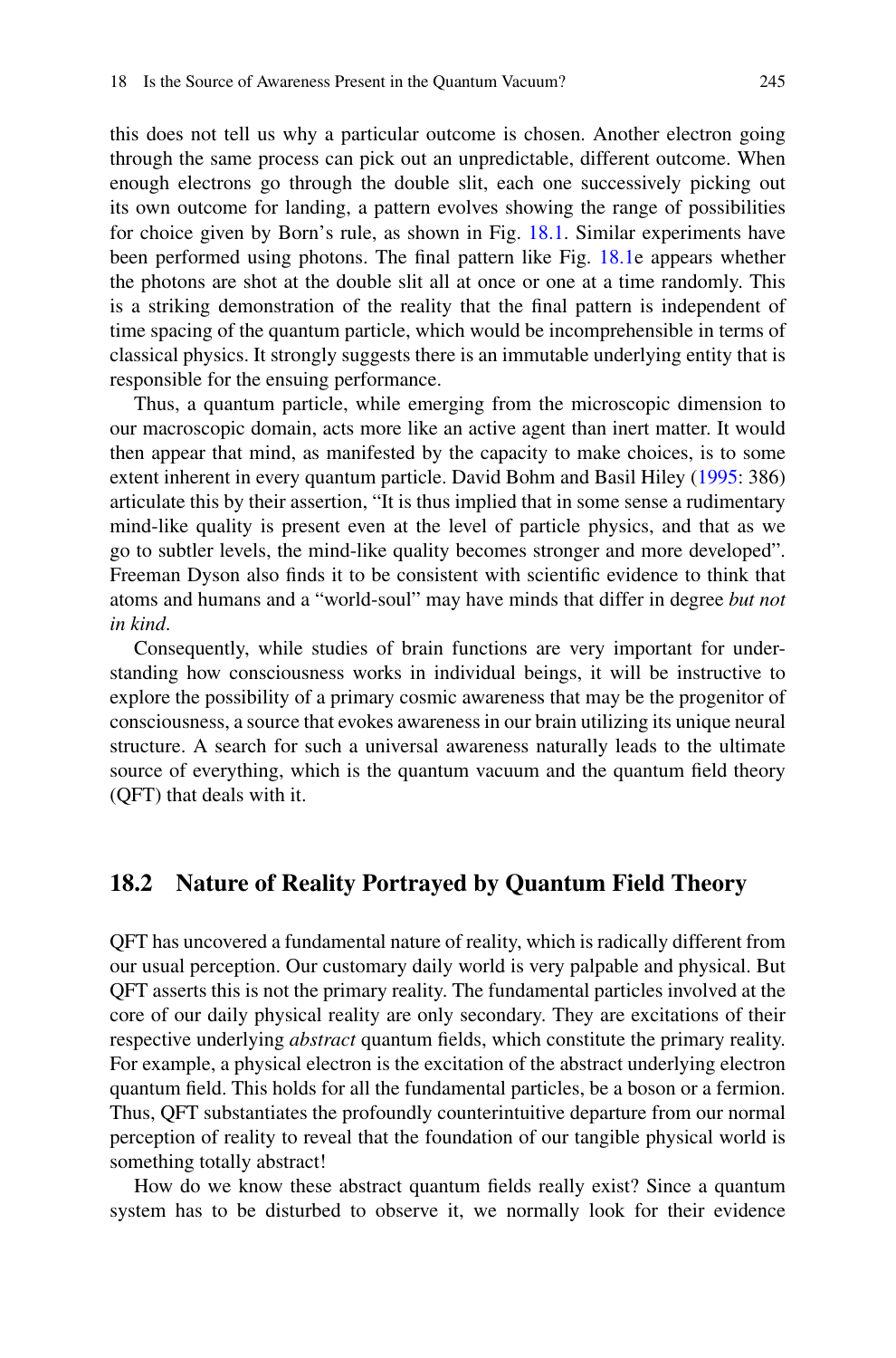<span id="page-3-0"></span>**Fig. 18.1** The results of a double-slit experiment performed by Dr. Tanamura using one electron at a time. Images **a** through **e** depict collection of gradually increasing number of electrons on the screen. Numbers of electrons are 10 (**a**), 200 (**b**), 6000 (**c**), 40000 (**d**), 140000 (**e**). Similar results are obtained using a single photon at a time (Source: Wikimedia Commons to Wikipedia: http://en.wikipedia.org/wiki/ [File:Double-slit\\_experiment\\_](http://en.wikipedia.org/wiki/File:Double-slit_experiment_results_Tanamura_2.jpg) results\_Tanamura\_2.jpg )

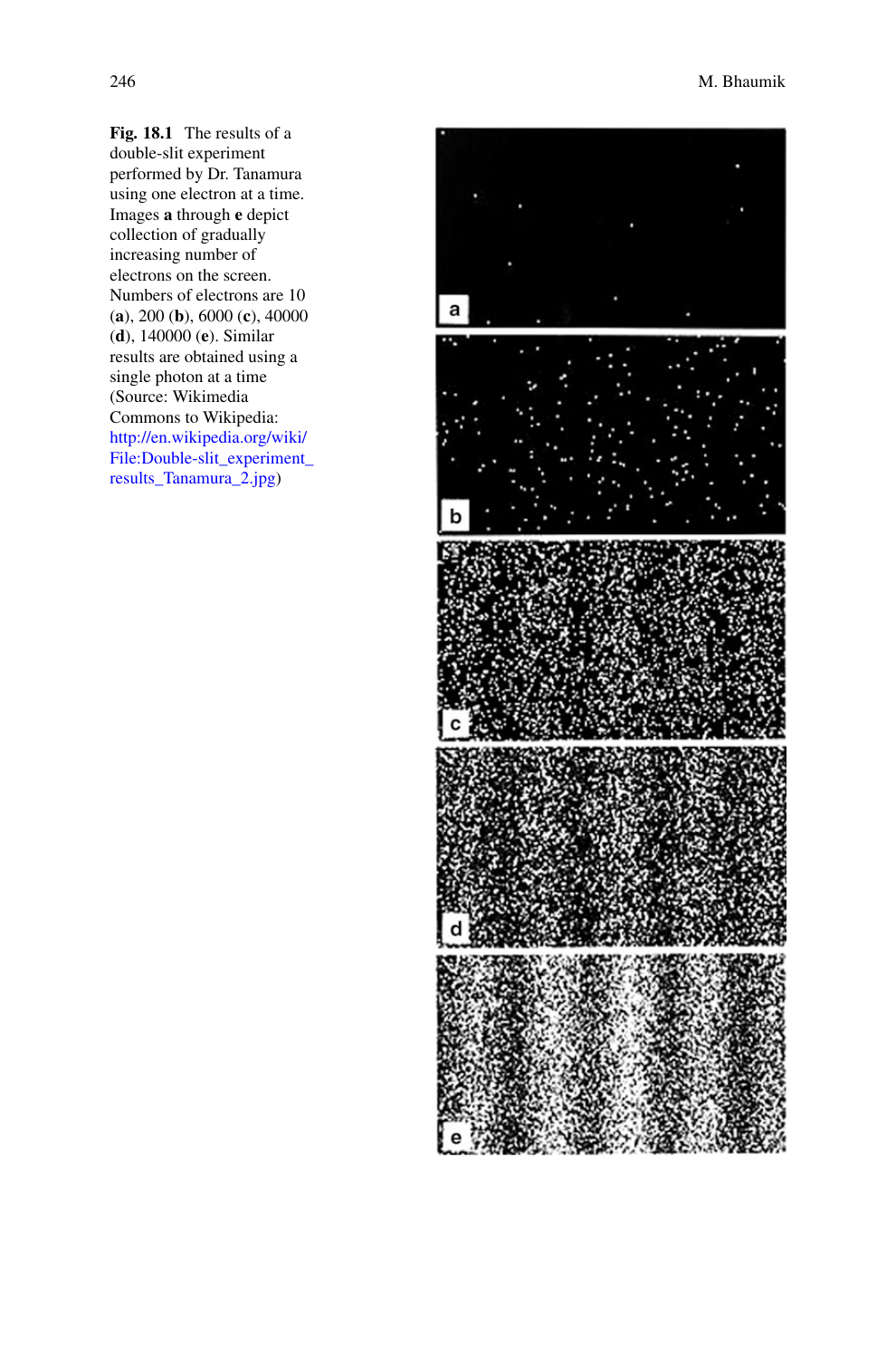

<span id="page-4-0"></span>**Fig. 18.2** The picture shows the minute temperature inhomogeneities, about 1 part in 100,000, in the cosmic background radiation observed by the WMAP satellite. These inhomogeneities owe their origin to the fluctuations of the quantum field and now believed to provide seeds for forming galaxies, galactic clusters and super clusters

*indirectly* through their effects such as Casimir effect, Lamb Shift and a host of other phenomena. However, in recent times, a graphic demonstration of their existence seems to have been provided by nature itself in the way of minute temperature inhomogeneities in cosmic microwave background radiation (CMBR) shown in Fig. [18.2.](#page-4-0) It is now believed that these inhomogeneities in CMBR owe their origin to fluctuations of quantum fields manifesting as wrinkles in spacetime, blown up from their microscopic existence to macroscopic dimensions by a sudden explosive expansion of space in the very early universe, known as inflation. This exceptional depiction is considered to provide compelling evidence of the existence of the abstract quantum fields, in addition to other substantial affirmations of QFT.

By far, the most phenomenal step forward made by QFT is the stunning discovery that the primary source of *everything* in this universe is present in *each element of spacetime*. The quantum fields exist as perturbations of empty space that is otherwise devoid of *anything*, in other words, known as the vacuum. But unlike classical fields, they do not have a particular fixed value, not even zero. According to Heisenberg's uncertainty principle, the quantum fields must always fluctuate. As a result, what was once thought to be desolate empty space is now known as the quantum vacuum, teeming with acts of creation and annihilation of virtual particles by quantum fields and harbouring the source of at least everything physical in each stitch of its fabric throughout this immensely vast universe. In light of this discovery, and the accompanying realization that quantum systems seem to exhibit behaviour akin to awareness, it is incumbent upon us to explore whether or not the source of awareness could also be present in the quantum vacuum.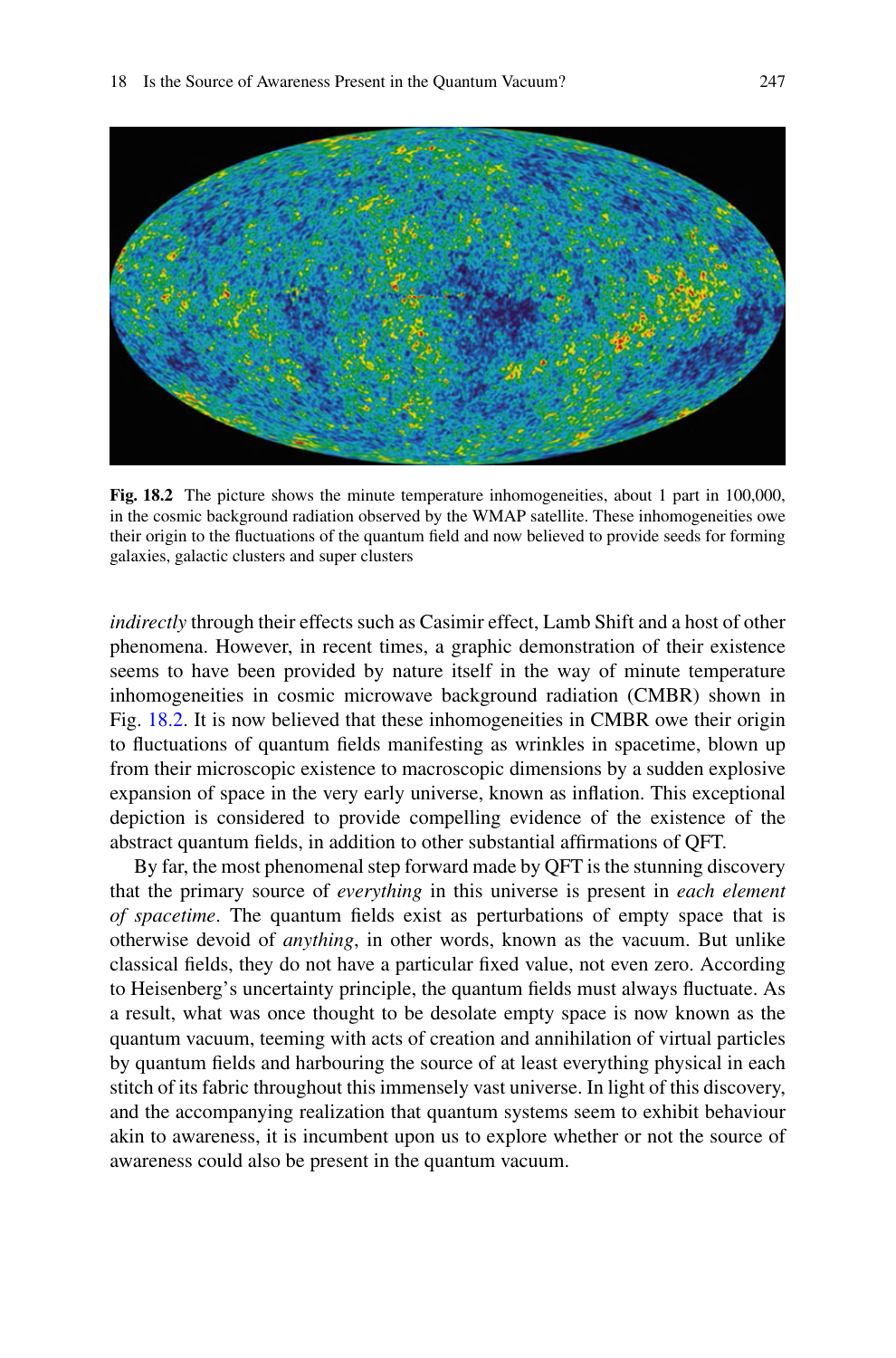### **18.3 Self-Referral of the Immutable Quantum Fields**

We know from experimental evidence that the vacuum quantum fields are alive with activity, which has the unique property of being completely spontaneous and unpredictable as to exactly when a particular event will occur cannot be predicted. This is just the slow motion description of events. In actuality, the fields are fluctuating in this manner at mind-boggling speeds with a typical time period of  $10^{-24}$  s or less. In spite of these infinitely dynamic, wild fluctuations, the fields have remained, on an average, *exactly* the same essentially since the beginning of time and throughout the entire universe containing regions, which are too far apart to have any communication even with the speed of light.

While all else in the universe has changed drastically since its beginning, the quantum fields have remained the same across the universe and in each element of spacetime. As seemingly indicated by string theory, when space expands, elements of space actually clone themselves. The cloned elements of space will likely come with their own entire contingent of vacuum fields as well, which would facilitate keeping the value from diminishing during the expansion of space.

According to Narnhofer and Thirring [\(2012\)](#page-9-7), in quantum field theory, almost everything is entangled. This would be true at least at fundamental dimensions as well as for atomic scales until decoherence by entanglement with the environment takes precedence. As a consequence, the fluctuations of the fields in each element of spacetime are expected to be coherent. Then all the fluctuations of the fields could be coherent throughout the universe by mesoscopic quantum entanglement (Narnhofer and Thirring [2002\)](#page-9-8). *The most intriguing question is what keeps the immutability of the fields intact in each element to begin with*. Does it not suggest the existence of some sort of self-referral scheme that is responsible for maintaining the fidelity of the quantum fields in spite of their frenetic fluctuations, their prodigious dynamism, their spontaneity and unpredictability?

Such a self-referral is an inherent feature of the strongly self-interacting dynamics of the non-Abelian fields. For example, the non-Abelian gluon field strongly responds to its own presence. The electromagnetic fields, at ordinary dimensions, are not known to have significant self-interaction, but the unified electroweak field is non-Abelian. Since the electromagnetic field is an essential component of the electroweak field and their fluctuations are expected to be coherent,<sup>1</sup> the selfinteraction of the electroweak field can be imparted to the vacuum fluctuations of the electromagnetic field through quantum entanglement.<sup>2</sup>

The electroweak unification is firmly established theoretically as well as experimentally near 200 Gev, or equivalently, at distances shorter than about  $10^{-16}$  cm. The unification of two such diverse forces has broken the barrier that existed in the mind of the physicists to the unification of all the forces. Most physicists will now agree with physics Nobel Laureate Frank Wilczek [\(2008\)](#page-9-9) who states, "Nature

<span id="page-5-0"></span><sup>1</sup>Professor Frank Wilczek, private communication by email, 3 July 2011.

<span id="page-5-1"></span><sup>2</sup>Professor Walter Thirring, private communication by email.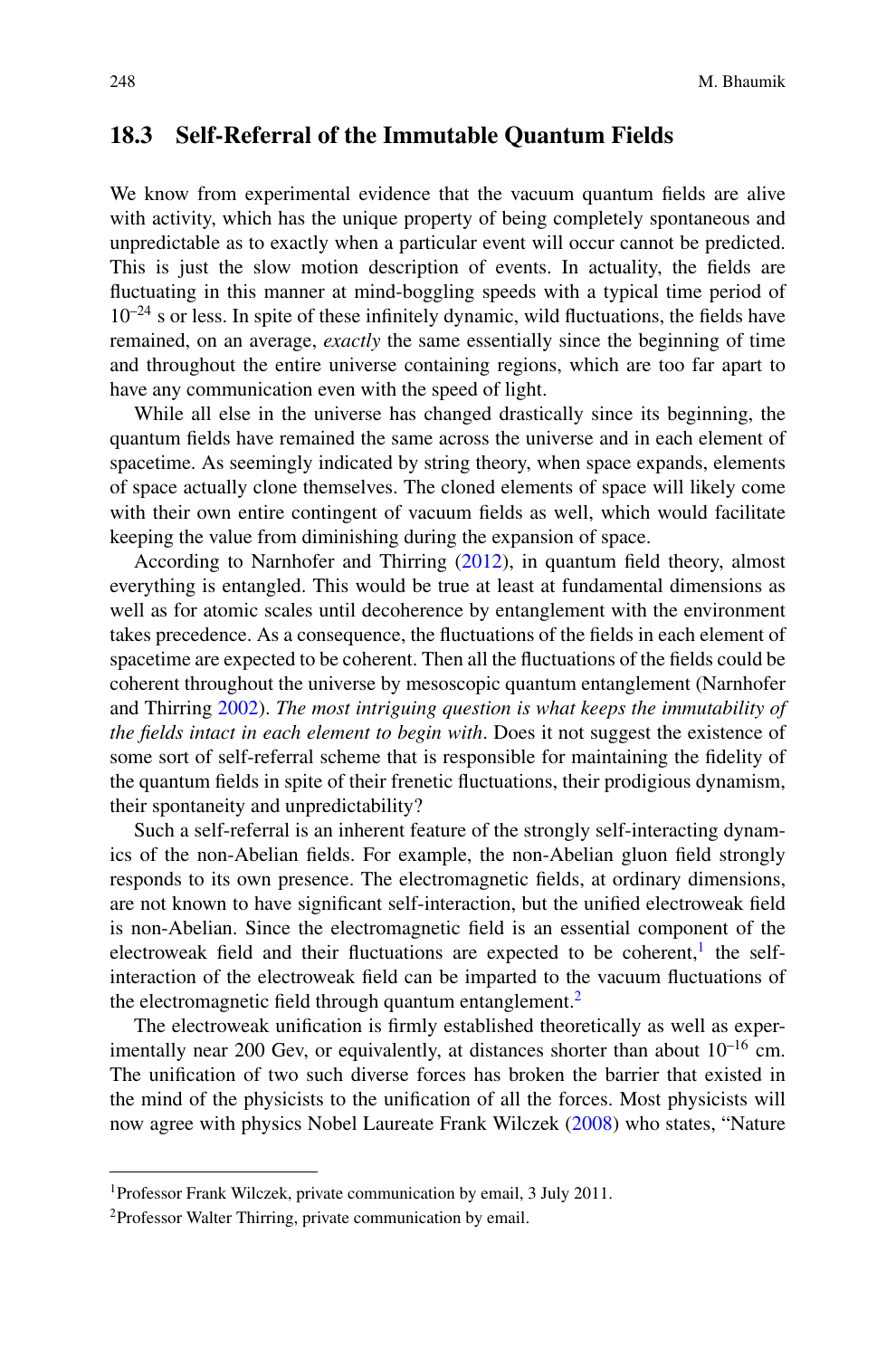seems to be hinting that a unified theory of the fundamental forces is possible". Some promising grand unification theories (GUT) has been constructed that unite the strong and weak nuclear fields with the electromagnetic field.

Observation of neutrino oscillations is considered to provide considerable support to GUTs. Experiments are underway to observe the proton decay that is expected to provide convincing support to such unification. However, the most compelling substantiation comes at this time from the fact that when we extend our laboratory measurements of the strengths of the various forces, they approach parity near Planck's dimensions. According to Frank Wilczek [\(1999\)](#page-9-10), "From its much inferior strength at accessible energies, gravity ascends to equality with the other interactions at roughly the Planck scale ::: Even in the absence of a detailed theory we find here a concrete, semi-quantitative indication that all of the basic forces arise from a common source". In addition to the basic forces, the common source is also envisioned to include unification of bosons and fermions facilitated by the presumed existence of super symmetry.

The non-Abelian self-interaction feature of the fields would be much more pronounced at fundamentally shorter distances, where gradually increasing unification of the fields is expected to occur as represented in Fig. [18.3.](#page-7-0) The robust self-interacting feature resulting from unification near Planck's dimensions can be imparted to ambient dimensions because of quantum entanglement of the fluctuations in each spacetime element. According to Walter Thirring<sup>3</sup>, in general, if B and C represent two strongly bound fundamental particles and A is a test particle, then Bell's inequality tells us that the entanglement of A with the complex of B and C is more than the entanglement of A with B plus that of A with C. Applying this for coherent fluctuations of two strongly self-interacting quantum fields B and C near Planck's dimensions, the entanglement of fluctuations of a quantum field A at ambient dimensions with the complex B and C would be more than the entanglement of A with B plus A with C. In other words, the highly self-interacting dynamics of the expected common source near Planck's dimension being *quantum entangled* with the fluctuations of *all* the quantum fields at ordinary dimensions, the strong self-interaction, can be passed on to conventional dimensions. This appears to be a cogent mechanism for how the immutability of the fields can be ensured for all times in spite of their wild fluctuations.

In light of the possibility that the robust self-referral of the Planck scale can be imparted to ordinary dimensions by the entanglement of quantum fluctuations of all fields in a spacetime element, it is suggestive to seek an explanation of the bizarre behaviour of quantum particles. A fundamental particle like a photon or an electron represents a propagating excited state of their respective underlying quantum fields. Since the propagating states also contain vacuum fluctuations, a fundamental particle would be subjected to vacuum fluctuations along with their attendant self-referral imparted by means of entanglement from the Planck scale, thus making the particle cognizant of its quantum activities. Could this be the

<span id="page-6-0"></span><sup>&</sup>lt;sup>3</sup>Professor Walter Thirring, private communication by email.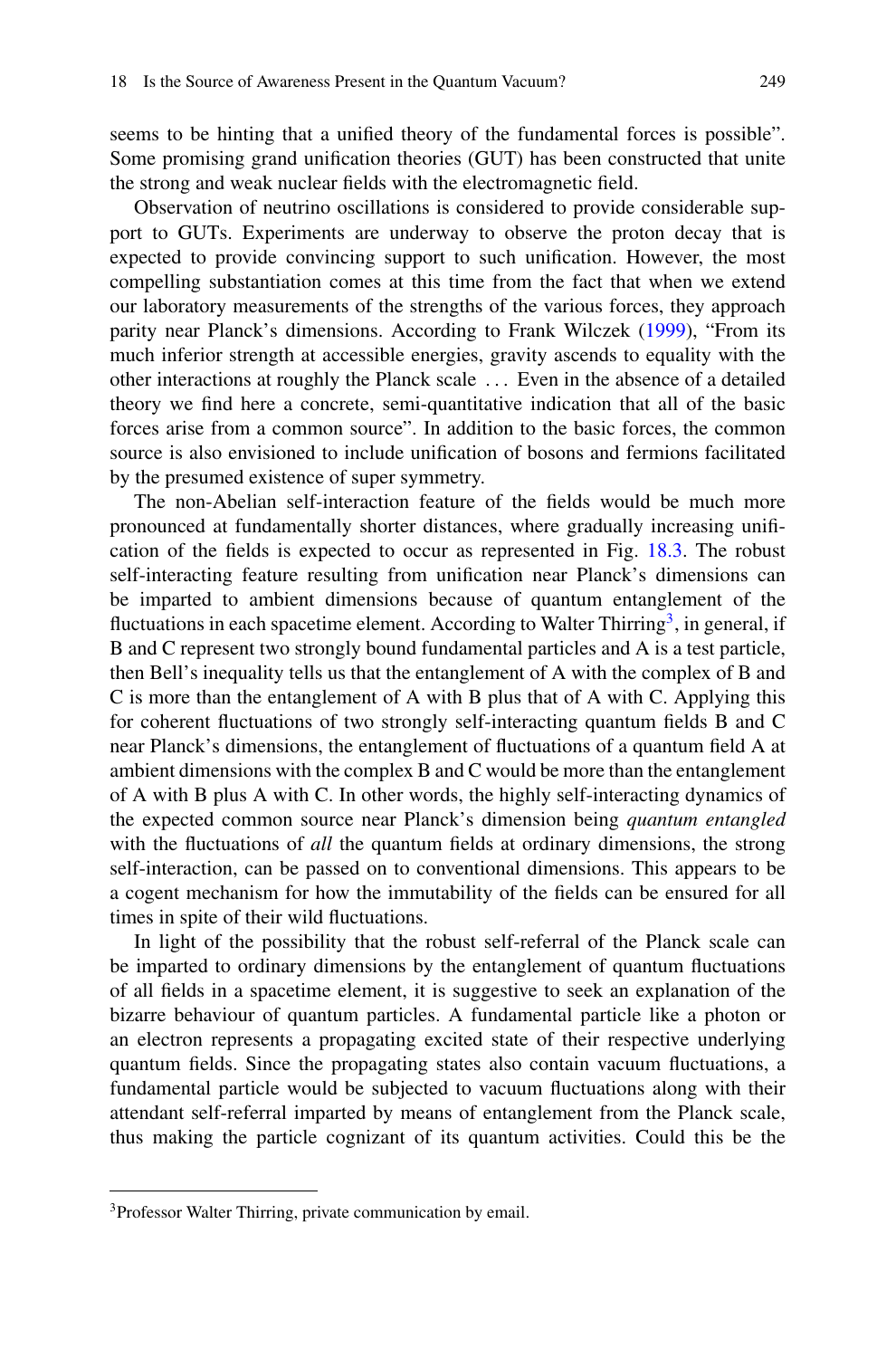<span id="page-7-0"></span>

reason why a quantum particle behaves as an active agent when emerging from the microscopic dimension to land on the screen as shown in the double-slit experiment?

An affirmation of this notion may be found in the "quantum potential" propounded and extensively studied by David Bohm and Basil Hiley using noncommutative geometry and other mathematical edifices. They isolated a part of the Schrödinger equation, which they call the quantum potential that is necessary for conservation of energy of both sides of the equation. Most surprisingly, the energy of the quantum potential does not fall off with distance, a discovery that is presumed to have inspired the concept of quantum non-locality. Hiley maintains further that the quantum potential represents an internal energy with "features akin to a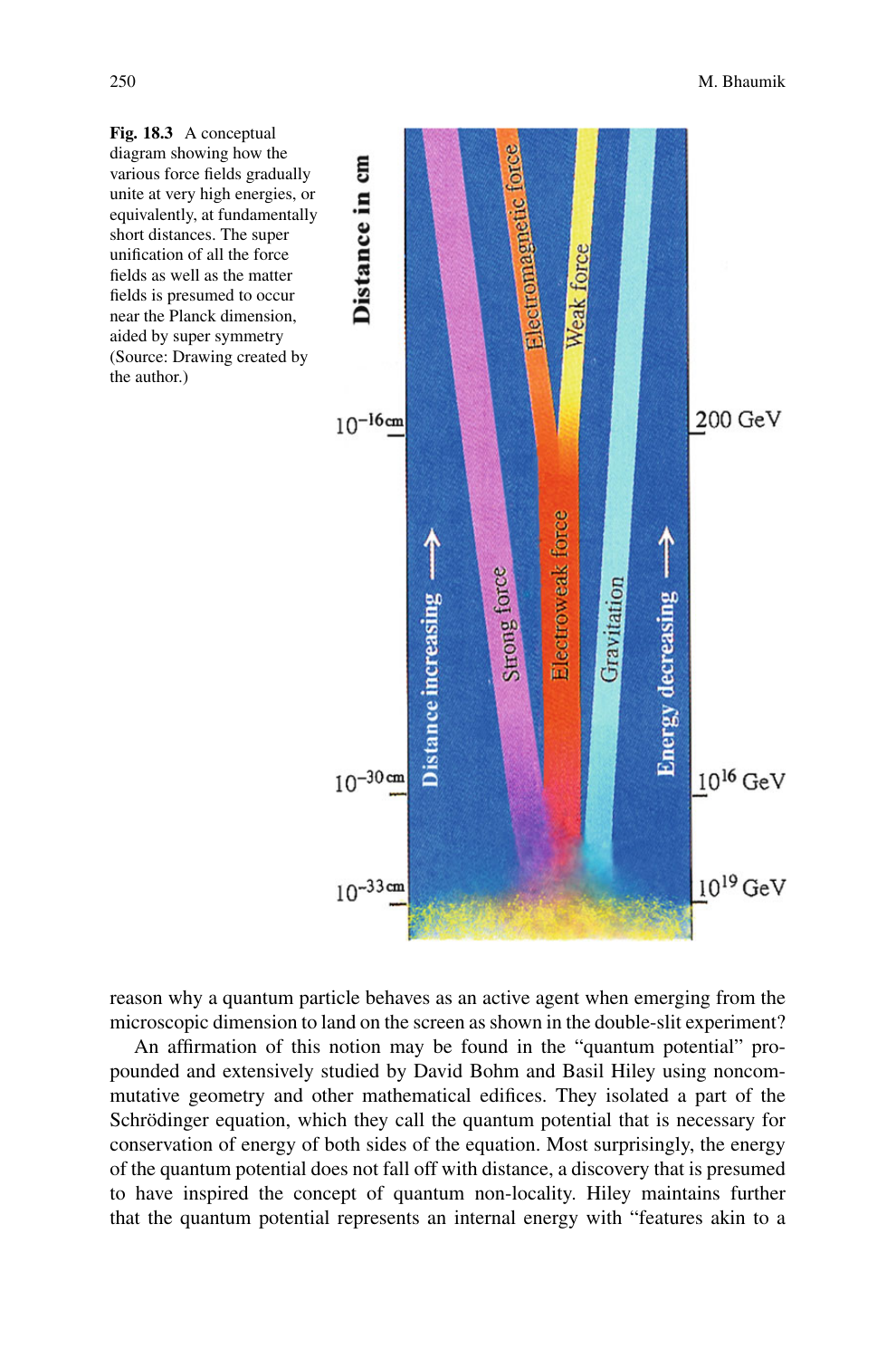self-organizing potential" indicative of nonseparability as well as participation. Such attributes could originate from the strong self-referral of the vacuum fluctuations conveyed from the Planck scale by quantum entanglement. Also, the internal energy of the quantum potential will remain the same since the values of the quantum fields are same everywhere.

## **18.4 Source of Universal Awareness**

As a consequence of self-interaction, a non-Abelian field responds dynamically to its own presence. This attribute of self-interaction, self-coupling, self-organization or self-referral is also the hallmark of awareness. One could argue that likening awareness to a quantum field responding to its own presence is a bit of a reach. However, the qualitative comparison can be justified if we ponder the fact that physicists really do not know what energy is, much less the far more abstract nature of a quantum field.

When we encounter such a counterintuitive possibility, we sometimes characterize it as incredulous. Eventually, however, we are compelled to yield to a new model, often in spite of our initial disbelief. Such was the case with Newton's theory of gravity, proposing action at a distance without a material connection as well as Einstein's relativity where neither space nor time is absolute. Most of the time, the answer comes by changing the way we think about the question. We might eventually get used to the notion of quantum fields endowed with some form of self-awareness.

At this point it is worth considering a well-argued conjecture advanced by Roger Penrose. Observing the failure of countless attempts over nearly a century to resolve the mystery of the quantum measurement problem, Penrose forcefully argues for the existence of an as yet undiscovered physical process embedded in primary reality that is responsible for the "weird" behaviour of quantum particles. Along with John Wheeler, Penrose also contends that the mysteries of such quantum behaviour and our consciousness are linked. Since quantum properties are part of the fundamental nature of the entire universe, the link would suggest awareness to be an essential aspect of the universe as well. Penrose proposes that our brains have somehow contrived to harness this as yet undiscovered attribute of nature to evoke our own awareness. It would be plausible to consider this unknown attribute to be the awareness aspect that is apparently associated with the quantum fields for keeping their immutability for all times in spite of their fierce fluctuations.

#### **18.5 Complementarity of Existence of Consciousness**

Quantum physics has compelled us to accept that two distinct and seemingly contradictory elements of reality can coexist in a complementary way. This represents not merely a paradigm shift in science, but a paradigm shift in thought,